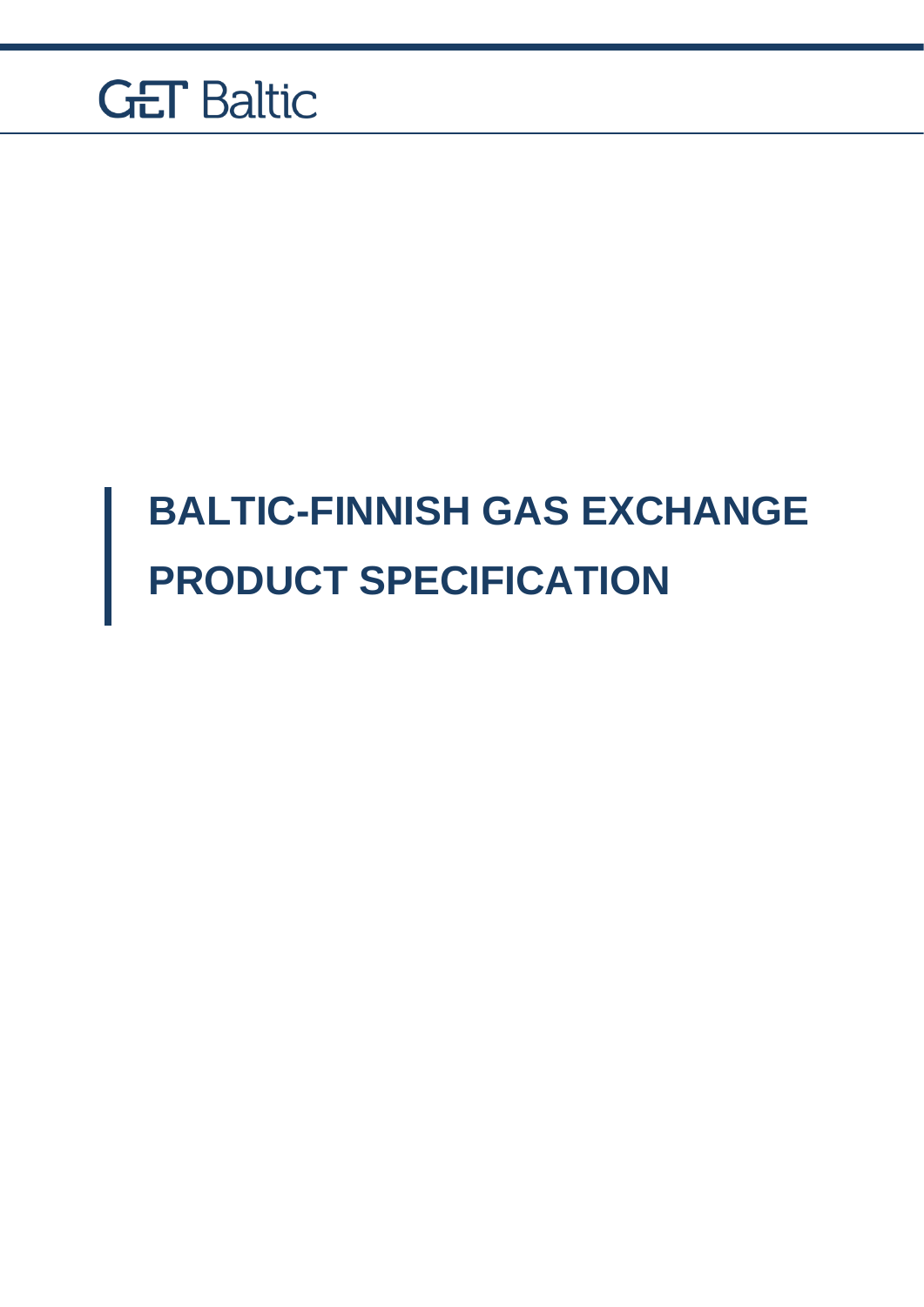### **CONTENTS**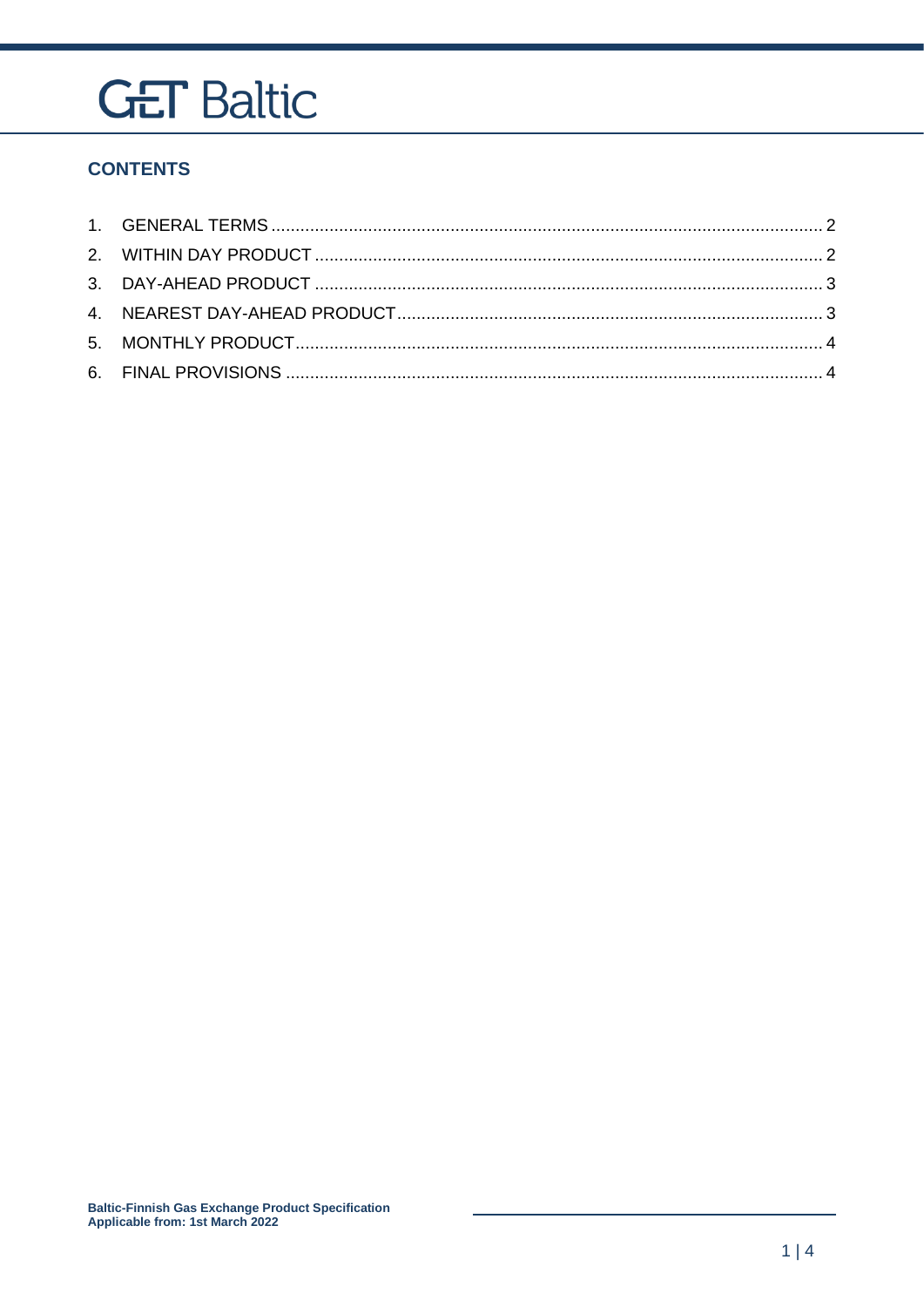#### <span id="page-2-0"></span>**1. GENERAL TERMS**

- 1.1. UAB GET Baltic Baltic-Finnish Gas Exchange (hereinafter The Exchange) product specification (hereinafter – the Specification) defines the characteristics of exchange products provided on the Regulation of Trading on the Natural Gas Exchange (hereinafter – the Regulation).
- 1.2. The Exchange organizes trade for physically settled short-term and long-term gas products:
	- 1.2.1. Short-terms gas products Within day (D), Day-ahead (D-1) and Nearest day-ahead (from day D-1 until day D-30) are traded on a Daily market.
	- 1.2.2. Long-term gas products Monthly product (M) is traded on a Monthly market.
- 1.3. The delivery period of products traded on the Exchange is a gas day. The gas day means a period from 7:00 o'clock to 7:00 o'clock of the following day.
- 1.4. Trading on the Exchange is carried out on the basis of continuous trading.
- 1.5. Trading takes place every day during the Trading Session:
	- 1.5.1. In the Market of Daily Transactions 7 days a week, 24 hours a day, during trading hours of delivery periods;
	- 1.5.2. In the Market of Monthly Transactions (up to 12 months in the future) 7 days a week, from 9:00 o'clock until 16:00 o'clock.
- 1.6. The time of operation of the Exchange: in winter under EET (Eastern European Time) and summer – EEST (Eastern European Summer Time).
- 1.7. Products characterized in this Specification are traded on the Exchange according the Regulation.

### <span id="page-2-1"></span>**2. WITHIN DAY PRODUCT**

- 2.1. Within day product is traded together with the cross-border capacities allocated by the implicit capacity allocation method at the interconnection points of transmission systems. At the extent of available cross-border capacities, the order to sell and (or) to buy is displayed in all market areas. If available capacities are not available, trade is only carried out in a market area to which an order is submitted.
- 2.2. Product is traded with physical delivery to Lithuanian, common Latvian-Estonian, Finnish VTPs. Delivery of the product takes place from day D 07:00 until day D-1 07:00.
- 2.3. General information about previous day product:

| Market area           | Lithuania, Latvia-Estonia, Finland |
|-----------------------|------------------------------------|
| Trading hours         | $7:00 - 5:30$                      |
| <b>Units</b>          | MWh                                |
| Currency              | <b>EUR</b>                         |
| Volume                | $\geq$ 1 MWh                       |
| Minimum volume tick   | 1 MWh                              |
| Price                 | EUR/MWh                            |
| Minimum price tick    | 0,01 EUR/MWh                       |
| Trading with capacity | Yes                                |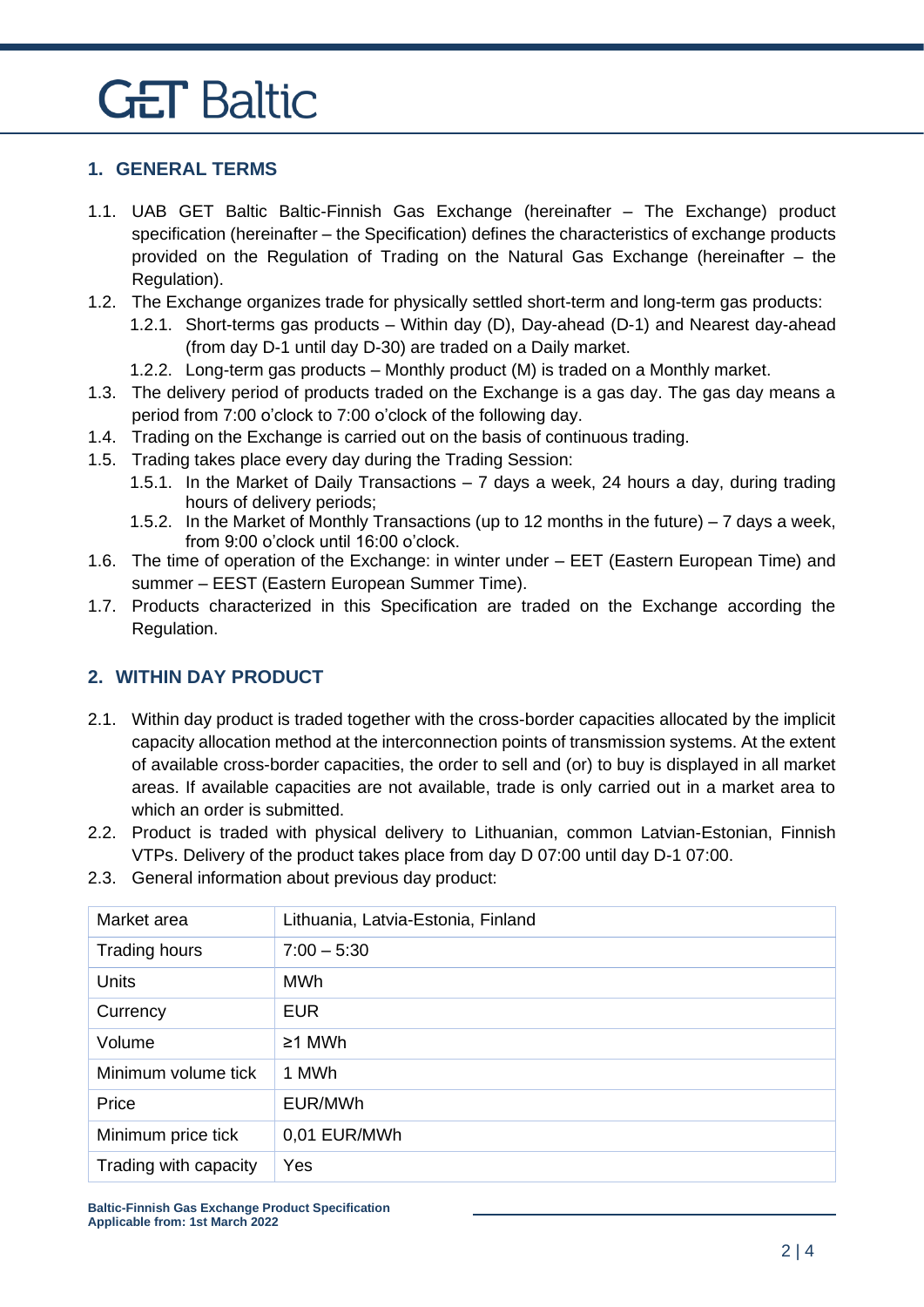Trading with capacity  $\begin{array}{|c|c|c|c|c|}\n \hline \text{Hounding with } \text{Chapter 7:00} - 4:00 \\
\hline \end{array}$ 

### <span id="page-3-0"></span>**3. DAY-AHEAD PRODUCT**

- 3.1. Day-ahead product is traded together with the cross-border capacities allocated by the implicit capacity allocation method at the interconnection points of transmission systems. At the extent of available cross-border capacities, the order to sell and (or) to buy is displayed in all market areas. If available capacities are not available, trade is only carried out in a market area to which an order is submitted.
- 3.2. Product is traded with physical delivery to Lithuanian, Latvian-Estonian, Finnish VTPs. Delivery of the product takes place from day D-1 07:00 until day D-2 07:00.
- 3.3. General information about day-ahead product:

| Market area                    | Lithuania, Latvia-Estonia, Finland |
|--------------------------------|------------------------------------|
| <b>Trading hours</b>           | $7:00 - 7:00$                      |
| <b>Units</b>                   | MWh                                |
| Currency                       | <b>EUR</b>                         |
| Volume                         | $\geq$ 1 MWh                       |
| Minimum volume tick            | 1 MWh                              |
| Price                          | EUR/MWh                            |
| Minimum price tick             | 0,01 EUR/MWh                       |
| Trading with capacity          | Yes                                |
| Trading with capacity<br>hours | $10:00 - 14:00$ and $17:30 - 4:00$ |

#### <span id="page-3-1"></span>**4. NEAREST DAY-AHEAD PRODUCT**

- 4.1. Natural gas trading for delivery up to 30 days.
- 4.2. Products is traded with physical delivery to Lithuanian, Latvian-Estonian, Finnish VTPs. Delivery of the product takes place from day D-1 07:00 until day D-31 07:00.
- 4.3. General information about nearest day-ahead product:

| Market area          | Lithuania, Latvia-Estonia, Finland |
|----------------------|------------------------------------|
| <b>Trading hours</b> | $7:00 - 7:00$                      |
| Units                | MWh                                |
| Currency             | <b>EUR</b>                         |
| Volume               | ≥1 MWh                             |
| Minimum volume tick  | 1 MWh                              |
| Price                | EUR/MWh                            |